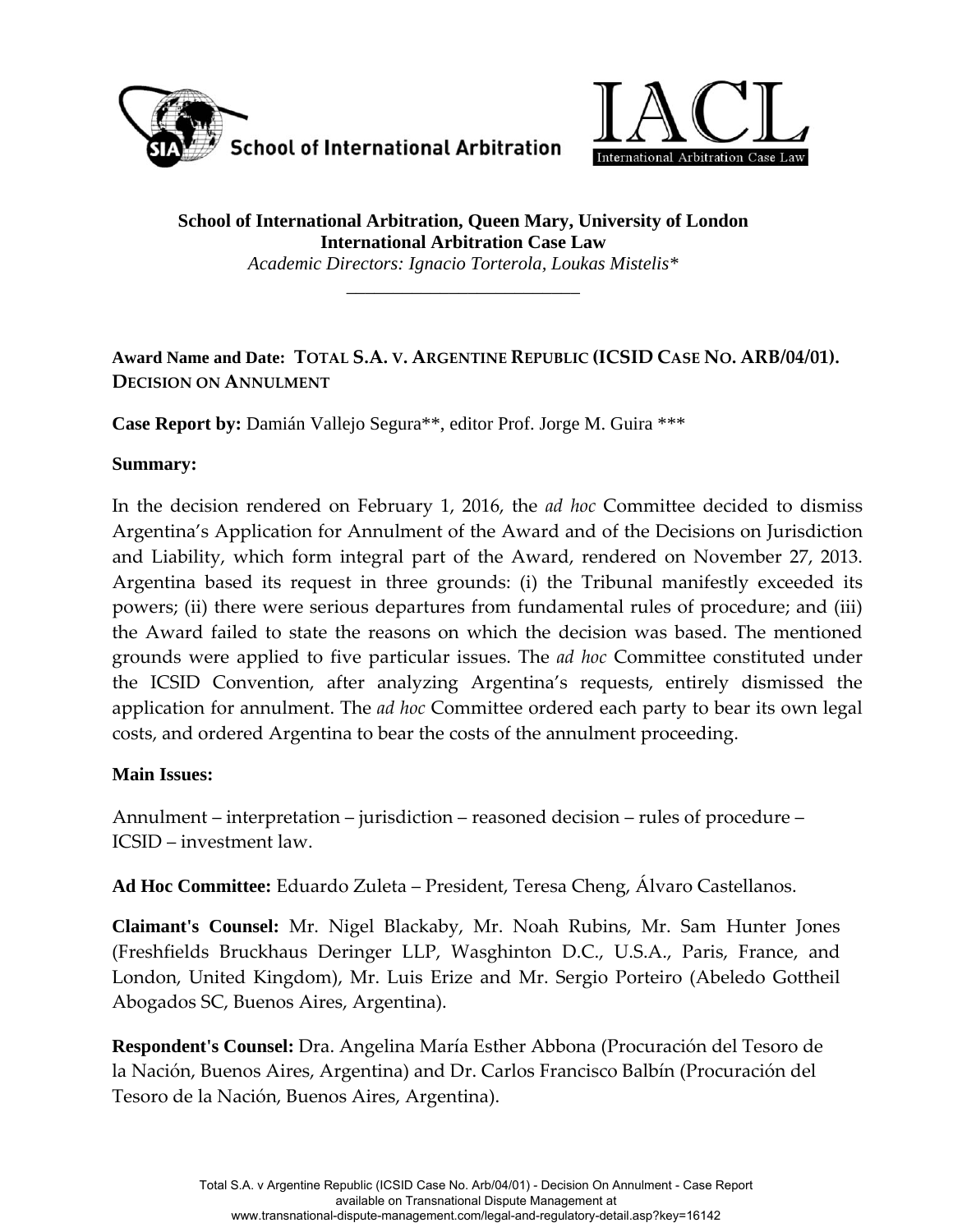\* Directors can be reached by email at ignacio.torterola@internationalarbitrationcaselaw.com and loukas.mistelis@internationalarbitrationcaselaw.com

\*\* Damián Vallejo Segura is an LL.M. in International Legal Studies and Certificate in International Arbitration and Dispute Resolution candidate at Georgetown University Law Center. He is a practicing attorney in the Kingdom of Spain having obtained an LL.B. and an LL.M. in Business Law from ESADE Law School.

\*\*\* Prof. Jorge M. Guira, Esq., BA, MA, JD, LLM, PgDip, PhD, FHEA is the Director of the Centre for Commercial Law and Financial Regulation as well as the Program on Energy Law and Policy at the University of Reading. He is a US qualified lawyer based in London.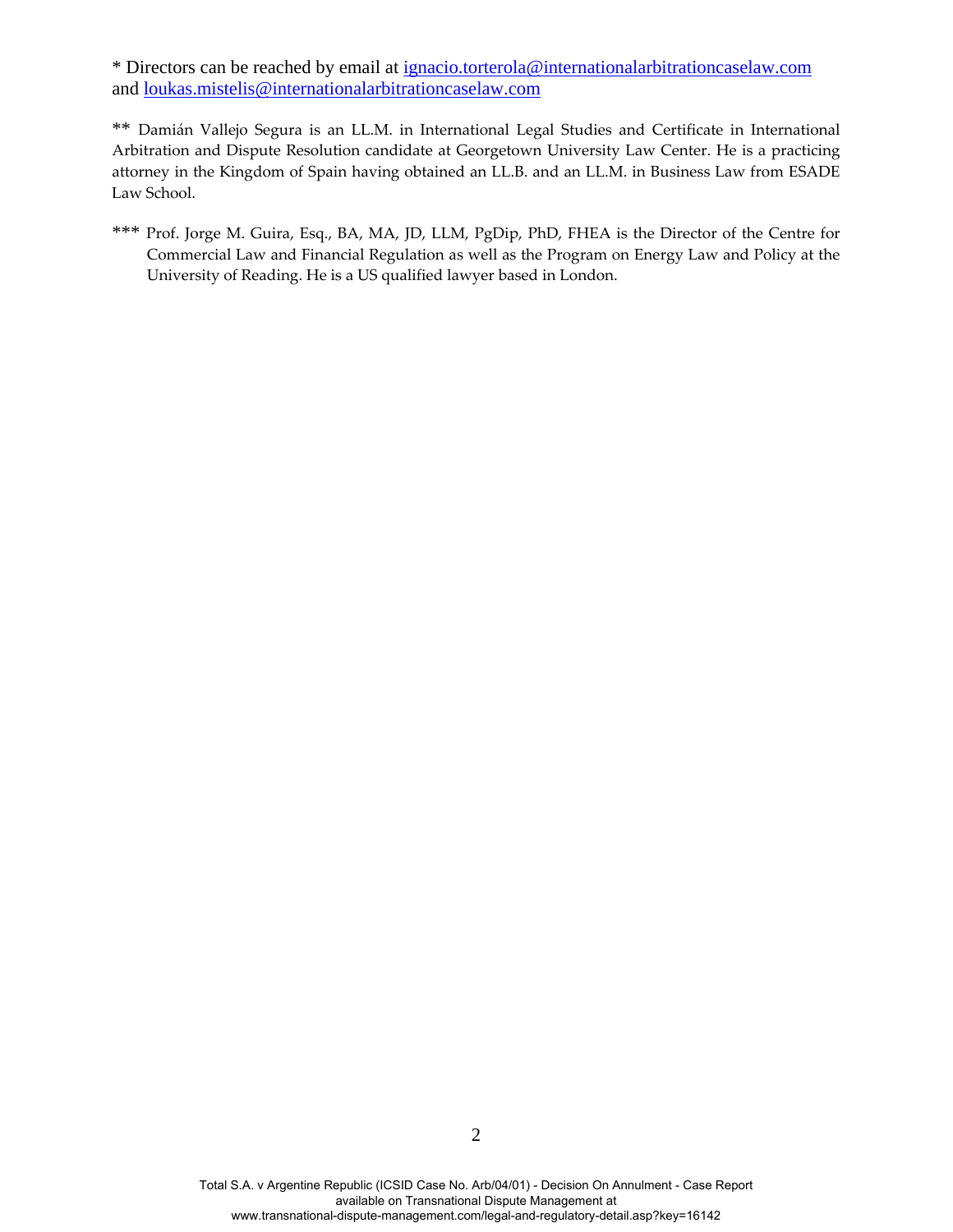## **Digest:**

#### *1. Relevant Facts and Procedural Dates*

On March 27, 2014, in accordance with Article 52(2) of the ICSID Convention, the Republic of Argentina ("Argentina" or "Respondent") filed an Application for the Annulment of the Award rendered on November 27, 2013 and of the Decisions on Jurisdiction and Liability, which form an integral part of the Award, (¶ 3 and ¶5) issued in favor of Total S.A. ("Total" or "Claimant"). Argentina also requested the stay of the enforcement of the Award. The Secretary‐General of ICSID granted the Stay Request on April 2, 2014 (¶ 7).

In the Decision on Jurisdiction, the Tribunal declared that the dispute between Total and Argentina was within ICSID's jurisdiction and the competence of the Tribunal, since jurisdictional requirements set out in the Argentina‐France BIT and in the ICSID Convention were met. In the Decision on Liability, the Tribunal upheld Total's submission concerning Argentina's obligation to grant Fair and Equitable Treatment to Total under the aforementioned BIT (¶ 4).

In December 4, 2014, the *ad hoc* Committee issued a Decision concerning the termination of the stay of the enforcement of the Award, whereby it: (i) rejected Argentina's request to continue the stay of enforcement of the Award rendered on November 27, 2013; and (ii) ordered the lifting of the stay of enforcement of the Award (¶ 18).

Following Respondent's Memorial and Claimant's Counter‐Memorial on annulment (¶ 19), Respondent's Reply on annulment (¶ 20) and Claimant's rejoinder (¶ 22), the hearing on annulment was held at the seat of ICSID in Washington D.C. (¶ 32), the *ad hoc* Committee declared the proceeding closed in accordance with Rule 38(1) of the ICSID Arbitration Rules on December 24, 2015 (¶ 38).

## *2. Position of the Parties*

## *2.1. Argentina's position*

Argentina requested the annulment of the Award and the Decision on Jurisdiction and Liability on the basis that: (i) the Tribunal manifestly exceeded its powers (Article 52(1)(b) of the ICSID Convention); (ii) there were serious departures from fundamental rules of procedure (Article 52(1)(d) of the ICSID Convention); and (iii) the Award failed to state the reasons on which it was based (Article 52(1)(e) of the ICSID Convention) (¶ 39).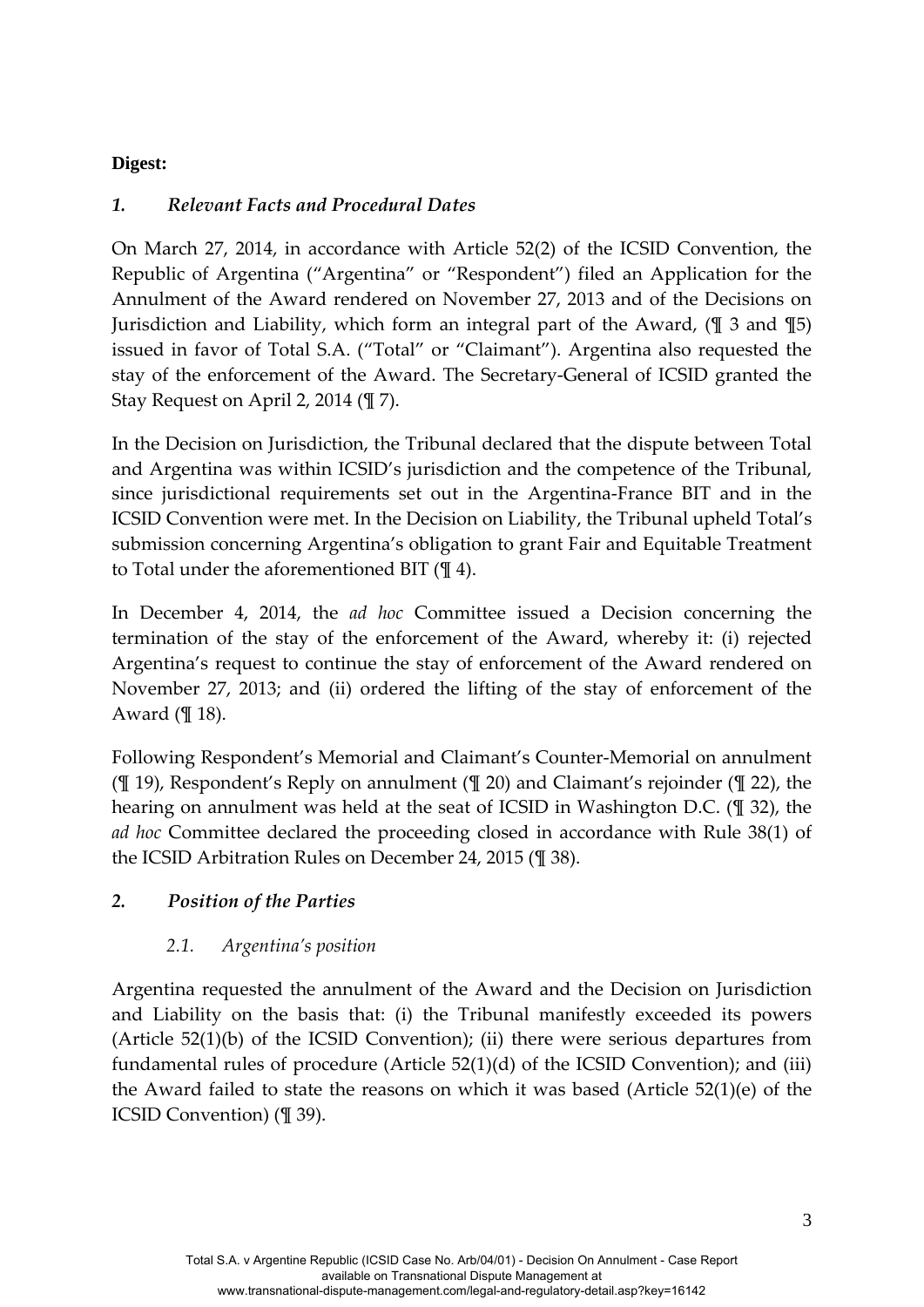Although Argentina submitted three grounds for annulment, its Application for annulment touched upon five different issues (¶ 42).

# *2.1.1 Applicable law and Claimant's derivative claim*

Argentina claimed that the Tribunal has manifestly exceeded its powers and failed to state reasons in relation to the law applicable to the merits of the dispute and Total's derivative claim (¶ 56).

Argentina contended that the Tribunal failed to apply the applicable law because it did not apply domestic law, along with the BIT and international law in its analysis of Total's *ius standi*. Moreover, the Tribunal did not state reasons for its failure to apply Argentine law, which should have been considered in order to determine whether the rights in question belonged to Total (¶ 57).

Argentina argued that the Tribunal wrongly exercised jurisdiction according to Article 25(1) of the ICSID Convention and Article 8(1) of the BIT (¶ 58). Moreover, here the indirect or derivative actions undertaken should not have been allowed.

Respondent also contested the Tribunal's application of Argentine law to determine the extent of property rights constituting the investment under domestic law, as the latter was applied to make a determination as to the investment status but instead it was rejected as the basis for establishing standing and ownership of such rights (¶ 61).

## *2.1.2 Renegotiation Process and the Fair and Equitable Treatment Standard*

Argentina argued the Tribunal's decision constituted a manifest excess of powers, including the failure to state reasons and a departure from the fundamental rules of procedure, in taking into account the renegotiation process under the Fair and Equitable Treatment Standard (¶ 67).

The Tribunal dismissed Argentina's jurisdictional objection that the dispute was contractual in nature because the object of the proceeding was not the renegotiation process. Nevertheless, the Tribunal went on to hold Argentina liable for violating the Fair and Equitable Treatment Standard because of the inconclusive results of the renegotiation process of tariffs as to the gas transportation sector. (¶ 68).

Argentina claimed a violation of the principle of due process and the right of defense, as it had been substantially deprived of its right to be heard, implying a departure of fundamental rules of procedure (¶ 69).

## *2.1.3 Argentine Emergency Law Provisions*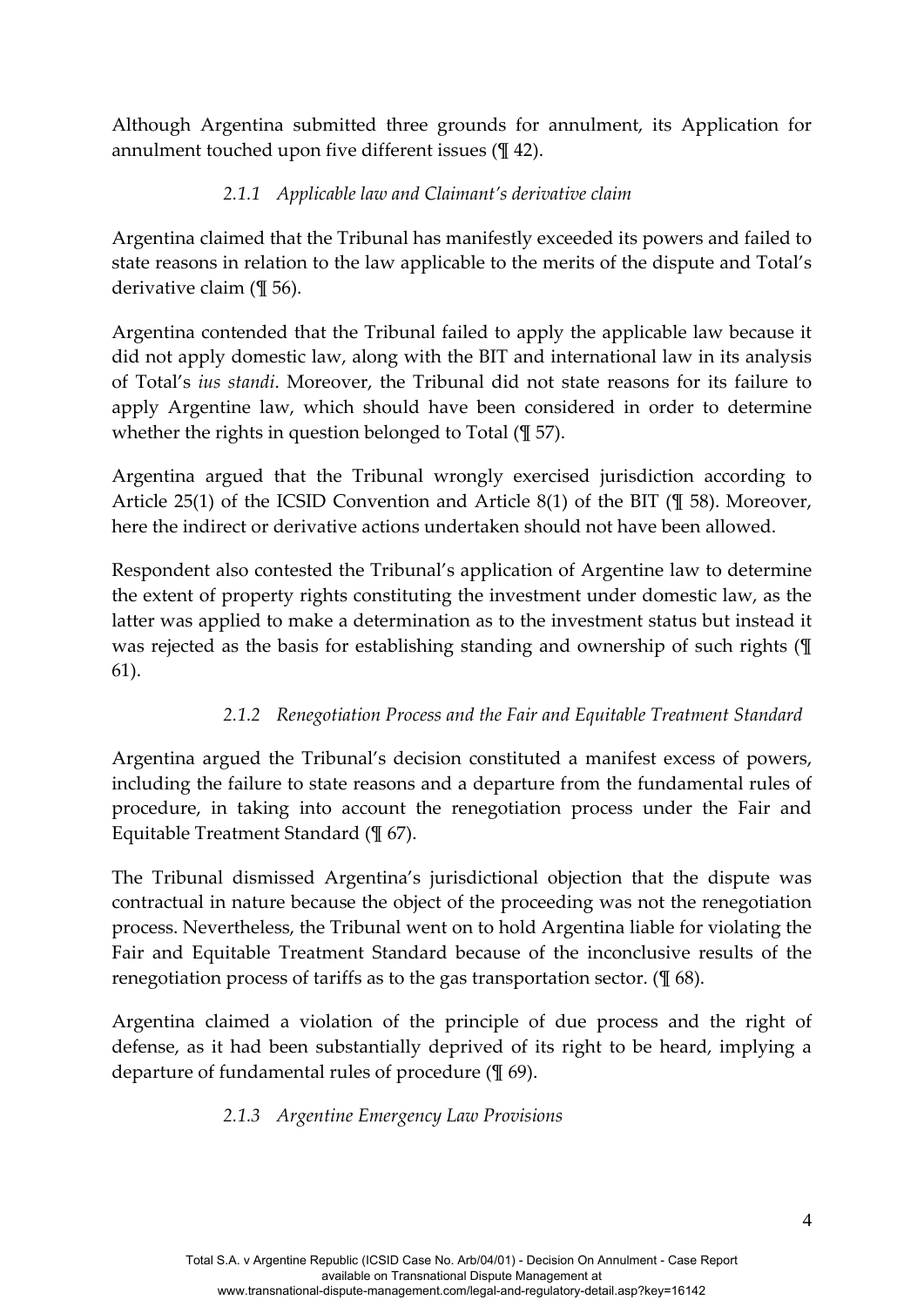Argentina considered that the Tribunal had exceeded its powers and failed to state reasons in relation to its application of the Argentine emergency law provision (¶ 74).

The terms of reference, under which the Tribunal was authorized to function, had been derogated from by failure to apply the emergency doctrine under Argentine law and Argentina's domestic law *in totum* as a source of law indicated in Article 8(4) of the BIT (¶ 75).

The Tribunal failed to state the reasons that prevented the proper application of the emergency doctrine (¶ 76).

# *2.1.4 Article 5(3) of the BIT and the necessity defense*

The Tribunal manifestly exceeded its powers and failed to state the reasons by which it decided to ignore the application of Article 5(3) of the BIT. Under the necessity defense, Argentina's sole obligation was to grant no less favorable treatment to French investors than that accorded to other investors; the BIT had been abrogated as a result of a situation of emergency (¶ 80‐83).

The Tribunal failed to provide the reason why the aforementioned provision was not applicable to economic emergencies, in particular as it had stated that the scope of application of said provision was limited to a national emergency where losses that have occurred were a result of war or civil disturbance ( $\mathcal{I}$  84).

The Tribunal rejected such application because Argentina failed to show that those measures were the only way for the State to safeguard essential interests against a grave and imminent peril. However, the Tribunal failed to specify the legal standard of "essential interest" and "only way" (¶ 86‐87).

# *2.1.5 Assessment of damages*

Argentina considered that the Tribunal failed to state the reasons according to which it assessed damages (¶ 90) and incurred three contradictions in relation to such assessment that precluded the reader from understanding its motives (¶ 91‐94).

# *2.2. Total's position*

Total rejected all of Argentina's arguments for the annulment of the Award alleging that Argentina was seeking a *de novo* review of substance of the Decisions and the Award in order to overturn the Tribunal's decisions on such basis (¶ 98‐153).

# *3. Review and Analysis by the ad hoc Committee*

*3.1 The Scope of Review*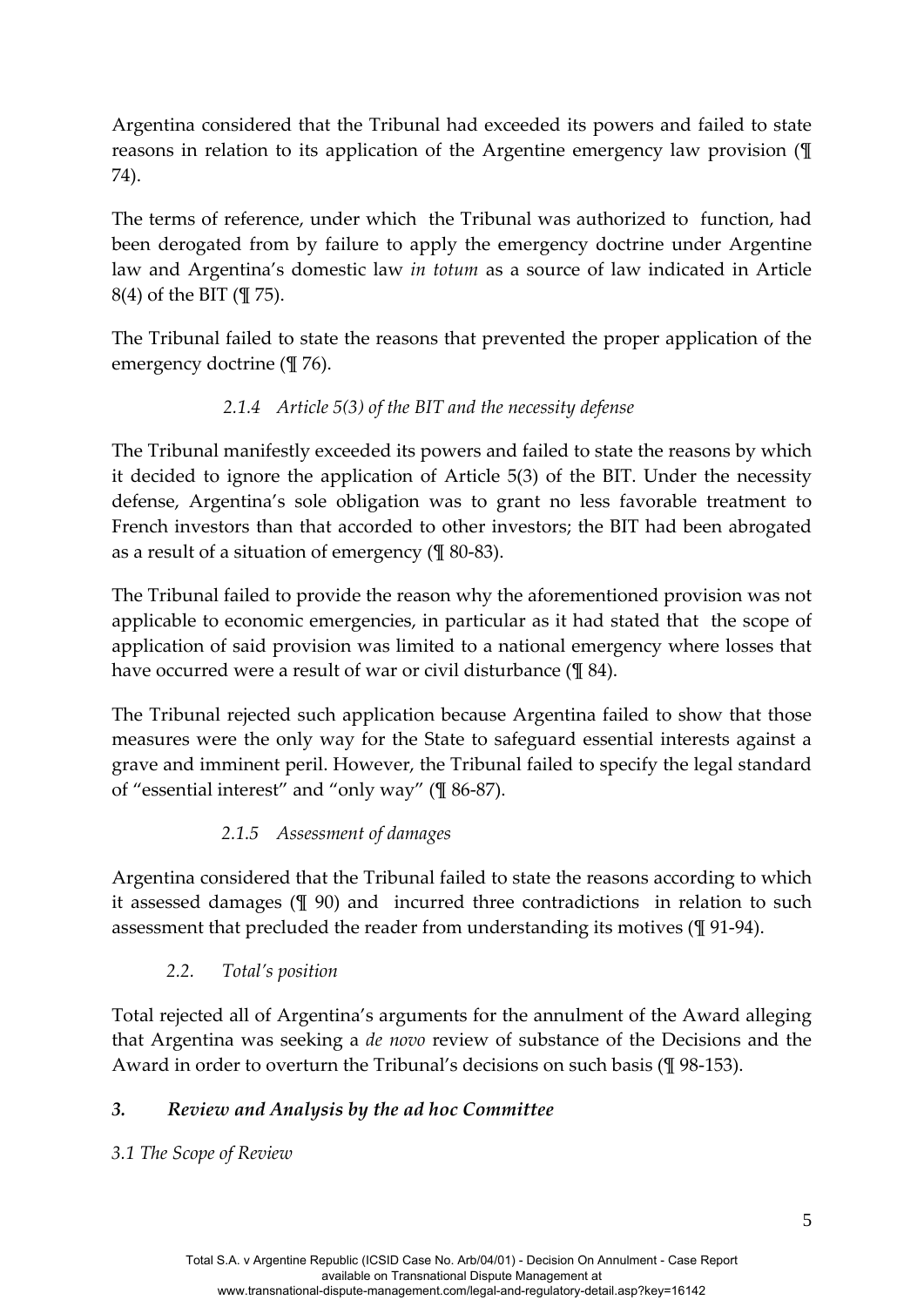The *ad hoc* Committee recalled that grounds for annulment under Article 52(1) of the ICSID Convention are limited, as annulment is an exceptional remedy and not an appeal (¶ 158, 159).

## *3.2 Analysis of the ad hoc Committee regarding the applicable law and Claimant's derivative claim`*

The *ad hoc* Committee considered that the text of the treaty provided for several applicable laws without establishing a hierarchy between them, so it was for the Tribunal to decide which law to apply, based on the text of the treaty and the submissions of the parties. It is not a function of the *ad hoc* Committee to review the correctness of the approach adopted by the Tribunal or the conclusion on which is the applicable law for a particular issue  $(\frac{1}{2} 196)$ .

The Tribunal reason for not applying Argentine law or the Barcelona Traction case, as claimed by Respondent, does not imply a manifest disregard of the applicable law in the view of the *ad hoc* Committee (¶ 211).

The Tribunal considered that the BIT and the ICSID Convention were the relevant laws to determine standing to bring claims under the BIT, and specifically rejected Argentina's characterization of Total's claim as derivative claims as well as its contention that Argentine law should apply to disallow such claims. The Tribunal also rejected Argentina's views that international law should apply and, in any event, that under the ICJ jurisprudence the claims were derivative or indirect claims (¶ 249).

The *ad hoc* Committee considered that Argentina was not able to substantiate in the annulment proceedings that the Tribunal was manifestly in excess of its powers in concluding that it had jurisdiction. Argentina was in fact seeking a *de novo* review, not permitted under ICSID Convention (¶ 250, 275).

Again, the *ad hoc* Committee considered that the Tribunal characterized the issue to be decided upon, determined the applicable law to such issue (*i.e.* the BIT), established the consequences of such application and then analyzed and rejected Argentina's reasoning that Total's claims were derivative claims, explaining the reasons for such rejection (¶ 273).

#### *3.3 Analysis of the ad hoc Committee regarding renegotiation process and Fair and Equitable Treatment standard*

The *ad hoc* Committee considered that the review of the conduct during the renegotiation process carried by the Tribunal did not entail a review of the merits of the renegotiation itself. The Tribunal did not make an assessment of the merits or legality of the renegotiation, but rather an assessment whether the conduct of Argentina as regards the renegotiation constituted a violation of the BIT (¶ 261).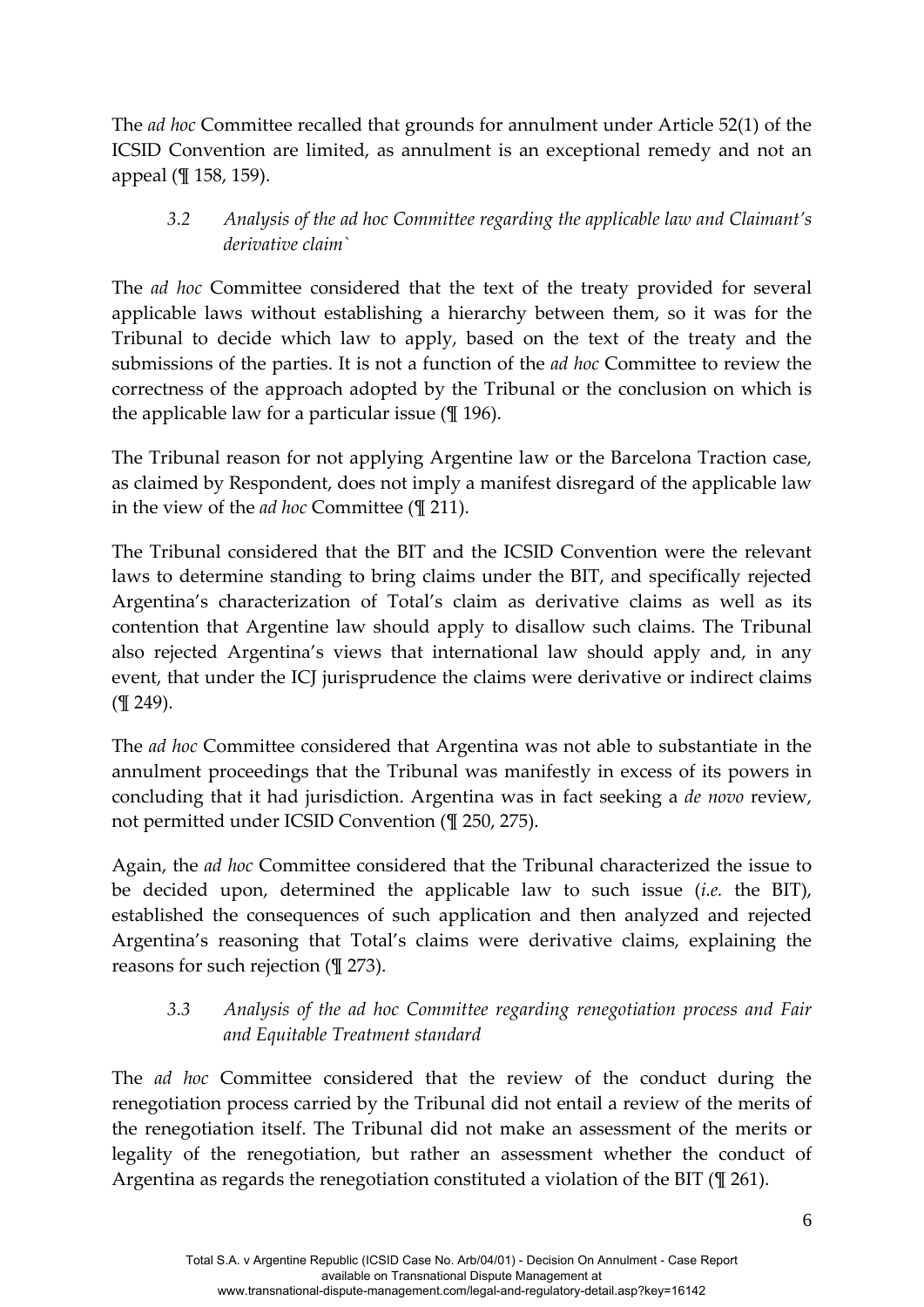After the analysis, the *ad hoc* Committee concluded that there was no contradiction between the Decision on Jurisdiction and the Decision on Liability. The *ad hoc* Committee was satisfied with the Tribunal's review, and therefore rejected this ground for annulment (¶ 262).

The *ad hoc* Committee considered that, as in the Decision on Liability the Tribunal did not assess the merits or legality of the renegotiation itself, which had been excluded in the Decision on Jurisdiction, and further that there was no departure from a fundamental rule of procedure. It therefore rejected Argentina's argument (¶ 318‐319).

# *3.4 Analysis of the ad hoc Committee regarding Argentine emergency law provision*

The *ad hoc* Committee considered that the Tribunal characterized each issue that it had to decide and determined which law should apply to each one of those, explaining the reasons thereof, in paragraphs 39 and 40 of the Decision on Liability. It is therefore a reasoned decision as to which law should be applied to each specific issue. Argentina argued that the *ad hoc* Committee either applied all the laws in Article 8(4) of the BIT or considered that Argentine law should apply, in order to apply the emergency doctrine. The *ad hoc* Committee reflected that doing so would imply an appeal, precluded under the ICSID Convention (¶ 222).

The *ad hoc* Committee considered that the decision on the emergency doctrine was a reasoned decision and that the Tribunal adopted an interpretation of the BIT as to the determination of the applicable law to each issue under dispute (¶ 280). Again, the *ad hoc* Committee stated that Argentine was seeking a *de novo* review, and as mentioned, this is prohibited under ICSID Convention (¶ 280, 282).

*3.5 Analysis of the ad hoc Committee regarding Article 5(3) of the BIT and the Necessity Defense*

The *ad hoc* Committee noted that Argentina disagreed with the Tribunal's interpretation of Article 5(3) of the BIT and the conclusion arising out of such interpretation, rather than a failure to apply it by the Tribunal (¶ 226).

The Tribunal interpreted Article 5(3) of the BIT and concluded that a national economic emergency was not covered by the article in question (¶ 227), and it was therefore neither for the *ad hoc* Committee to review the Tribunal's interpretation nor to consider whether such interpretation was correct (¶ 228).

The *ad hoc* Committee contemplated that the Tribunal analyzed the defense of necessity under customary international law. It explained that Argentina had the burden of proof to satisfy the Tribunal that all of elements required under Article 25 the Articles on State Responsibility had been met. The Tribunal should only evaluate